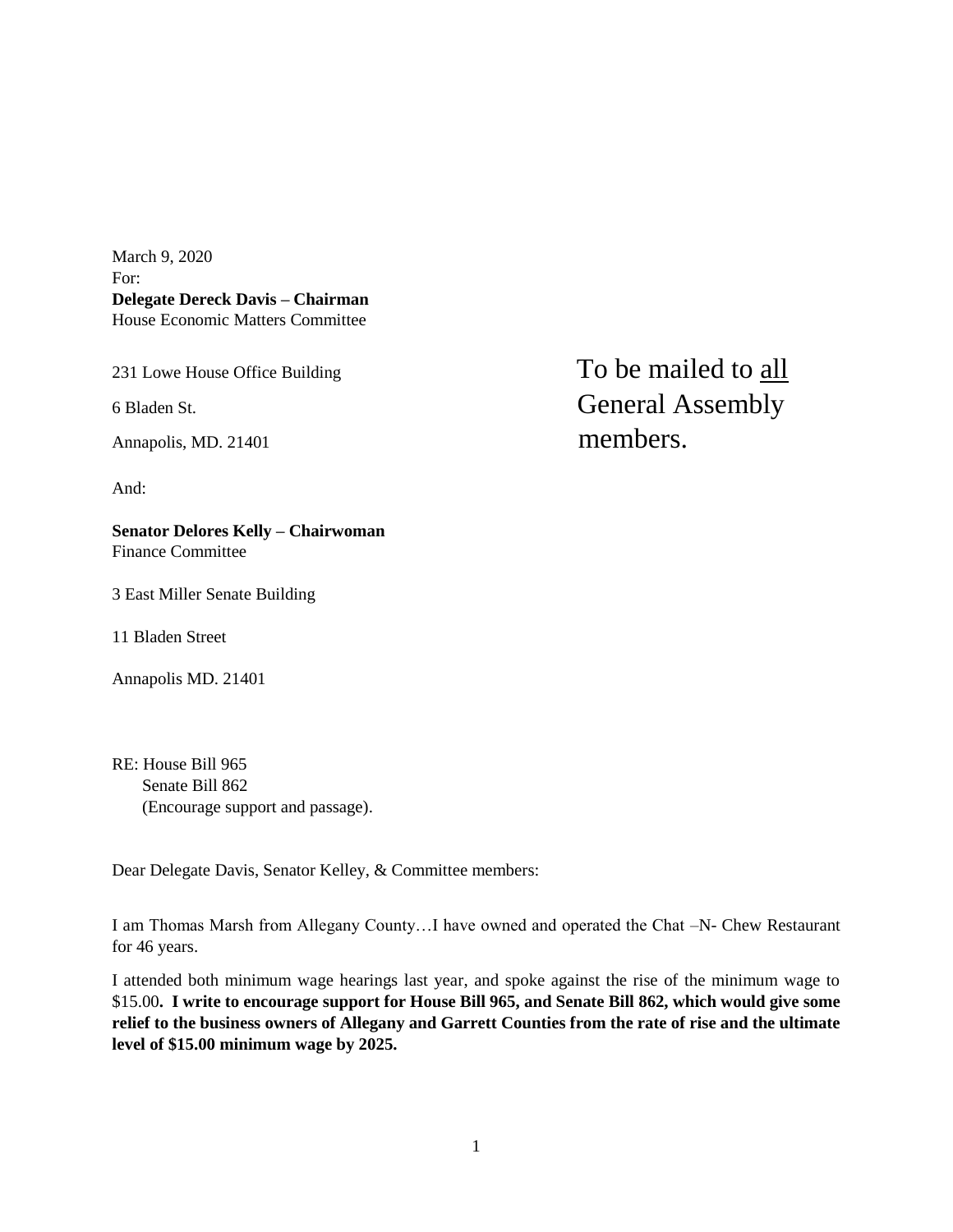Last year you ignored the desperate pleas of many business owners who told you that a \$15.00 minimum wage could cost them their assets and force them out of business**. In their wisdom the Allegany and Garrett County Delegation is seeking some relief for their citizens from the unreasonable mandated wage of \$15.00 by 2025. If you respect your colleagues from Western Maryland you will give deference to this local effective legislation and support House Bill 965 and Senate Bill 862 bill as desperately needed.** 

Why do we need relief in the rise of the **insane minimum wage** of \$15.00 per hour? I have chosen to number some of my reasons so that they will be easier to understand:

- 1. Many business owners tried to tell you last year that a \$15.00 minimum wage could threaten the very existence of their businesses.
- 2. I told you that a 15.00 minimum wage could threaten all of my assets that I have worked for all my life…but you didn't seem to care.
- 3. I wrote the entire General Assembly members twice…paying \$110.00 in postage each time.
- 4. On the night of the vote **Delegate Kittleman** actually read part of my letter to the General Assembly…and **Delegate Beitzel** got up and defended my reputation and character.
- 5. A legislator was quoted in the Baltimore Sun of accusing people like me of crying "woof".
- 6. Well I'm not crying woof…I'm scared to death as to how I will be able to pay \$15.00 per hour wage…and raise my other good employees above that level to be fair.
- 7. **Delegate Beitzel's**, and others, pleas and concern about the harm that a \$15.00 wage will bring to small businesses, especially in Western Maryland where West Virginia and Pennsylvania are only a few miles away…went unheeded. Those nearby states are where our business will go if menu prices are raised too much.
- 8. I employee about 35 employees, three shifts per day, and seven days per week, the effect of a \$15.00 minimum wage on my payroll would be tremendous and very hard to overcome.
- 9. I told you that the effect of a \$15.00 wage on my payroll was over \$317,000.00 per year…and that there was no way that I could find that much profit in my business…and that there was no way to just raise menu prices to offset over \$317,000.00 per year.
- 10. So how am I to survive?
- 11. **Melvin Thompson from the Maryland Restaurant Association** has been out to my restaurant. He stated that he could almost stand on my parking lot and throw a rock into West Virginia…it was that close!
- 12. West Virginia's minimum wage is \$8.75…how am I supposed to be able to complete and stay in business…while struggling to pay a \$15.00 minimum wage?
- 13. If I raise menu prices too much my customers will just spend their money in West Virginia.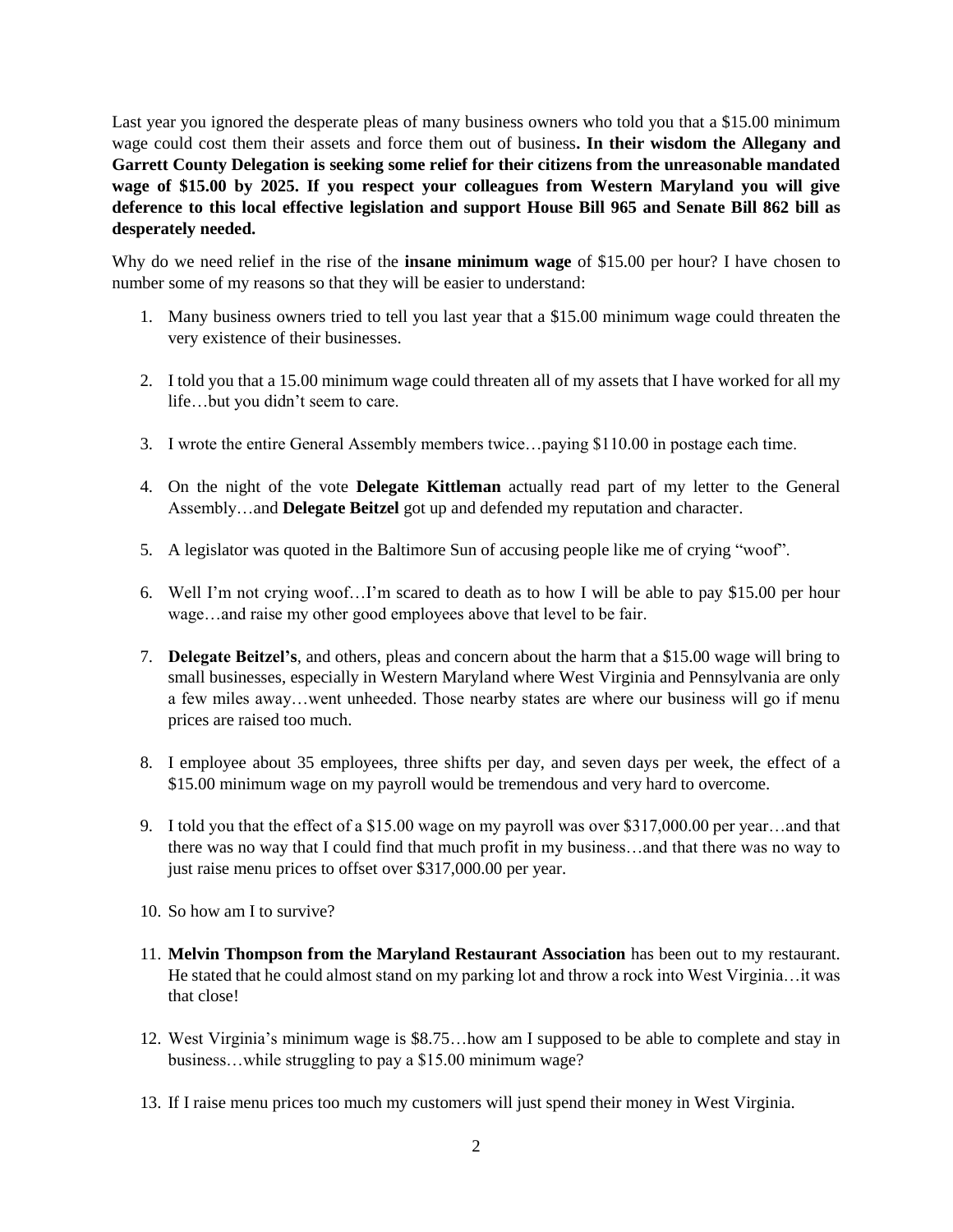- 14. I have faced, fought, and survived, a lot of adversaries in the 46 years of owing and running my business; a lot of independent restaurants, and even the big ones like McDonalds, Burger King, Pizza Hut, Dairy Queen, and they all are located right across the Potomac River in Keyser West Virginia about a mile or so from my restaurant.
- 15. But this General Assembly of Maryland, with a \$15.00 minimum wage, has given me the biggest adversary that I have faced in 46 years…and one that I do not know how to deal with.

# **16. This uncaring and oblivious General Assembly has made my home state of Maryland my number one enemy that I have faced in 46 years of trying to remain successfully in business.**

- 17. You should be seriously considering totally repealing the 15.00 wage and lowering it for Allegany and Garrett counties to no more than about \$13.00.
- 18. The economy of that region of the state is much different out there…and you either don't understand…or you just don't care!
- 19. I implore you to try to care a little bit…put yourself in my shoes…how would you feel if you owned a restaurant that was only one mile from West Virginia? Quite different I expect!
- 20. Allegany County has a poverty rate of 16.7 %.
- 21. 20% of the population is 65 years or over in age.
- 22. We actually have over 250 homeless people floating around in our county.
- 23. The median household income is only \$44,065.00…do you want to try to living on that?
- 24. The schoolboard rammed a school consolidation plan down the people's throats for several years until they finally closed numerous community schools against the known wishes of the small communities…which further exacerbates the decline and deterioration of the small communities…threatening their very existence. (*This is a proven fact*).
- 25. Now they are bussing children all over the county when in educational circles it is a known fact that school consolidation kills communities and harms children…and with a poverty rate of 16.7% many parents simply cannot get to their children's schools to participate in extracurricular activities and the education of their children. Very sad!
- 26. The General Assembly is getting ready to spend Billions on education…but in Allegany County our school system loses children every year…as people actually move out of the county. (*This can be verified from the school system that proves the school children numbers have consistently declined each year…and for several years consecutively*).
- 27. Within the last year they closed what was commonly known as The Westvaco Paper Mill (Verso) in Luke, effectively costing our county around 2,000 jobs…750 jobs within the mill and the rest in related support businesses.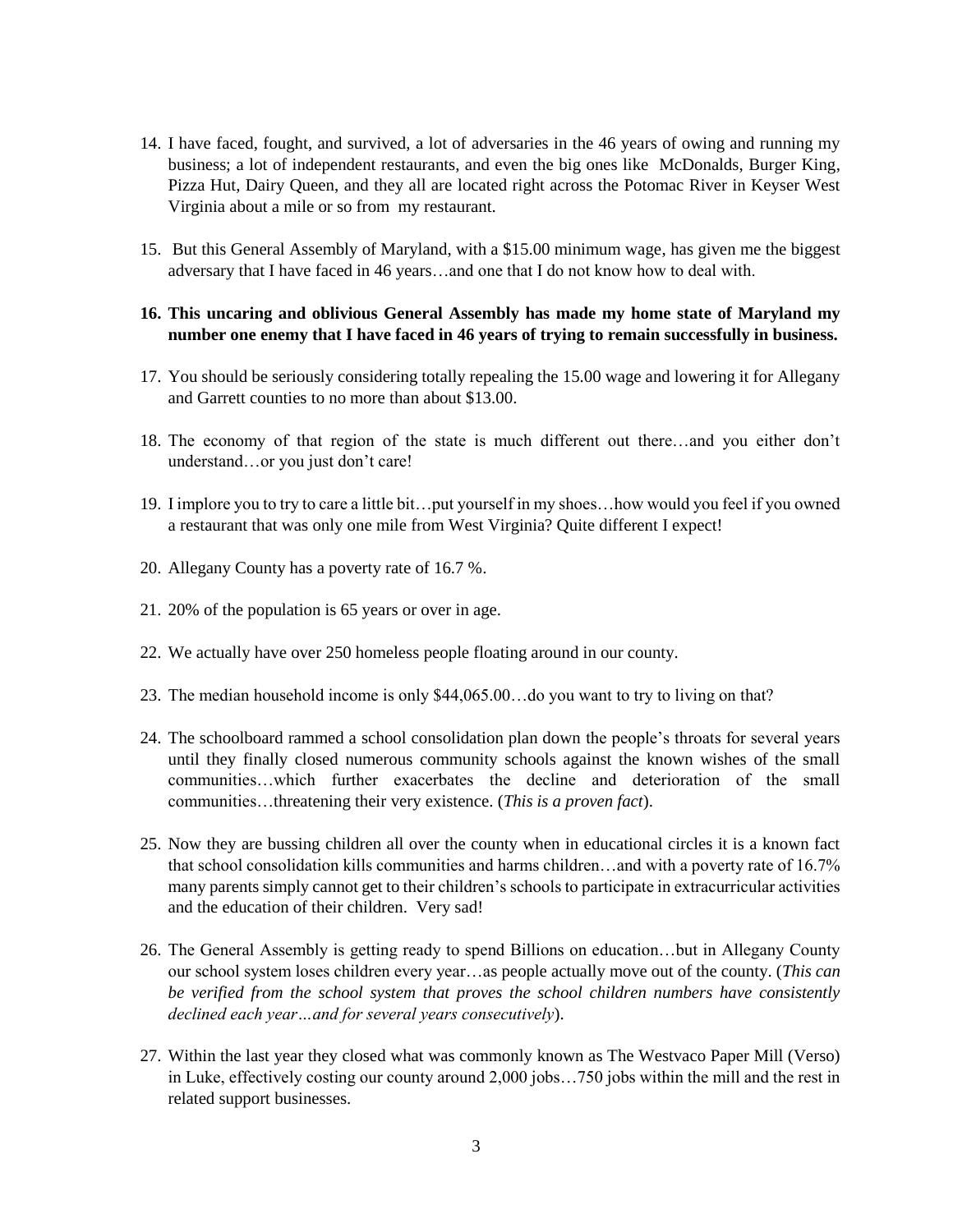- 28. The last "smokestack industry" in Allegany County is now gone!
- 29. Allegany County is an impoverished area.
- **30. Because of the vast difference and poor economies of Allegany and Garrett Counties they deserve relief from the unrealistic \$15.00 minimum wage.**
- **31. Give the business owners out there more time to deal with it…give "deference" to the Allegany and Garrett County Delegation and please support the bills.**

#### **Thoughts in conclusion**:

It is not my wish to offend anyone but I must point out this fact, I witnessed Delegate Fennell's testimony last year when she stated that she was the proud sponsor of the bill (*The \$15.00 minimum wage bill*). She stated *(Check the record*) that, "Woman and people of color make up the vast majority of minimum wage workers in Maryland." She further stated, "Racism and sexism have caused woman and people of color to be divided leaving them in low wage professions." She further stated, "Raising the minimum wage to \$15.00 would help reduce both gender and racial gaps." **Sadly, what I did not hear her say was to express any concern at all how such mandated wages would be forced on the backs of business owners all across the state placing them in a position where they may not be able to pay such mandated wages and possibly forcing them into bankruptcy! I feel discriminated against because my dictatorial government has now mandated that I pay wages that I simply cannot afford.**

Here is another side of the story for you to consider, I found my dad dead on the floor when I was only ten years old and my mom and I started trying to survive on a social security check that I remember as not being much more than a hundred dollars per month. It took help from my older brothers and sisters to get along…**so I do know what it is like to be poor**! My first job was shining shoes in the local shoe shop when I was 12 years old…and I was paid \$2.50 per week. **So, I too, have struggled to pay my basic necessities for most of my life!**

The tragic mistake that has now been made by the legislators is that supporters of the \$15.00 minimum wage have tried to make the minimum wage a "**living wage**" and it was never meant to be such. Minimum wage jobs, for the most part, are entry level jobs where a lot of people work themselves up to better paying jobs. **Governor Hogan tried to inform the legislators of a study that stated, "Raising the minimum wage would cost the state over a hundred thousand jobs"…but no one seemed to even care! The legislature just steamrolled over his veto and went on…without expressing any concern about the business owners that were scared to death that a \$15.00 wage would force them out of business!**

So I ask state lawmakers, what are the citizens supposed to do when they are afflicted by uncaring representatives who have ulterior motives of passing legislation designed to help woman and people of color, but the end result will be to force business owners all across the state into bankruptcies and out of business, costing them all of their assets that they have worked hard for all of their lives? **The citizens of Maryland should not have to fear a dictatorial government that sets wages so high that it puts employers out of business!**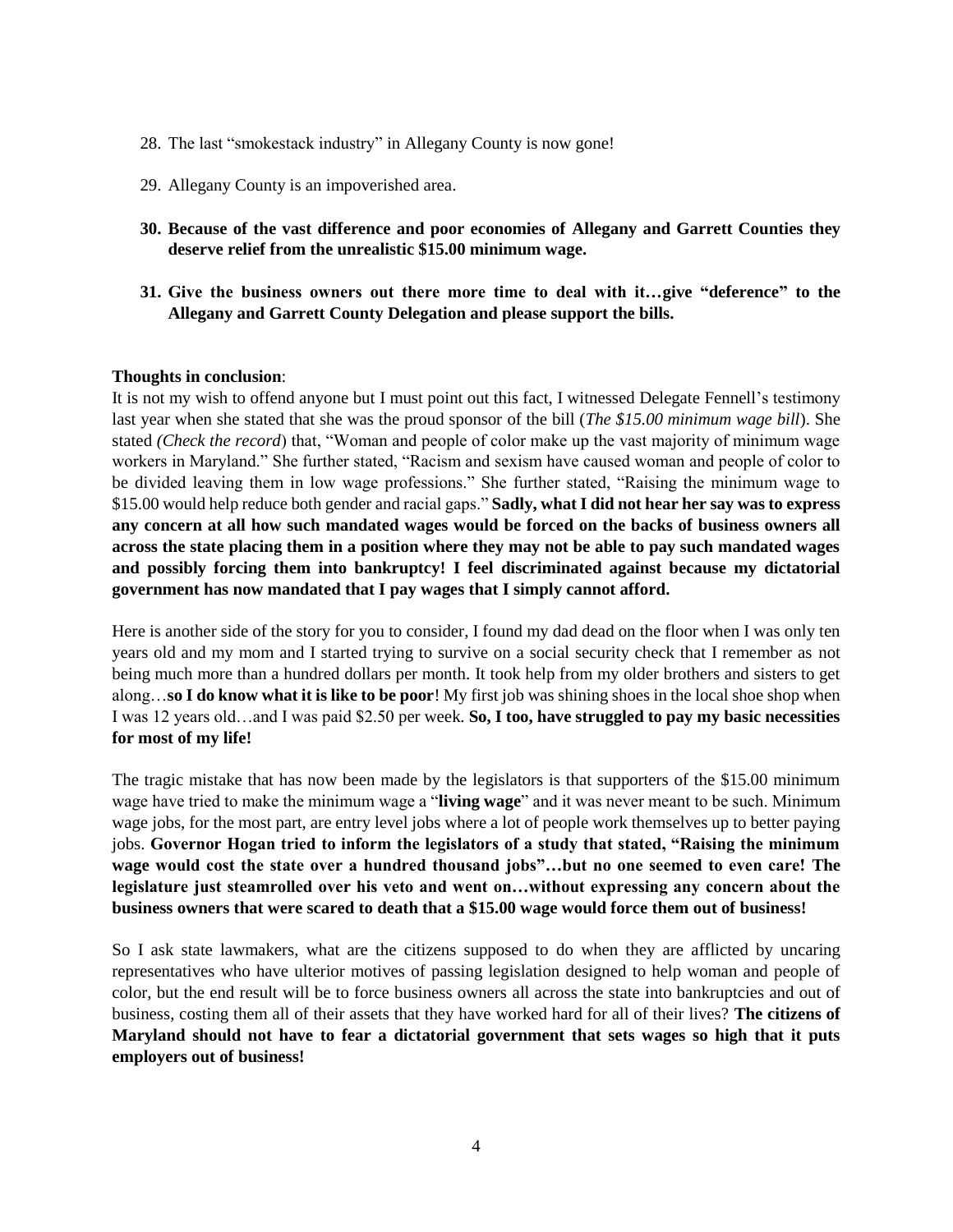In my home community of Westernport I have fought the school board over unwanted school consolidation for over 30 years. I have repeatedly witnessed the school board trample on the rights of the citizens in blatant arbitrary action and in total disregard of what the citizens actually wanted. **I have actually acted as my own attorney in an appeal to the State Board of Education…and found the State Board of Education in Circuit Court "guilty of being arbitrary and capricious and in error of law"…but in the end the elected officials do whatever they want to and the desires of the citizens go unfilled!**

So, sadly, after so many years of struggling with elected officials for justice, from the Governor's office on down to the school board, I have come to this conclusion**, the citizens do not really have a free society any longer! We are simply allowed to have the "illusion" of a free society…so long as we abide by all of the unnecessary and unwanted laws that are endlessly passed by the General Assembly every year.** Oh, and that also includes paying all of the taxes, fees, and fines that go along with abiding by the laws **that control us**! **The General Assembly is the "ruling class" and the citizens are just the subjects…allowed to have the "illusion" of a free society!**

Now, let us see what you are up to this year? Over 1700 bills have been dropped into the hopper, many of them would be laws that the citizens do not need or want…**ridiculous**! You already passed a law making Styrofoam dinner trays illegal. Now you want to make plastic bags and plastic straws illegal. Is this the most important thing that you can come up with at the level of the State's great General Assembly…making plastic straws illegal…give me a break! **I don't know what you have against the restaurant business…why don't you try leaving us alone. I have an idea…why don't you just make running a restaurant illegal…then everyone can just go eat in West Virginia or Pennsylvania.**

One of my favorite quotes can be found in the Constitution of Maryland and states, "**Non-resistance against arbitrary power and oppression is absurd…slavish…and destructive of the good and happiness of mankind." This I believe…therefore I fight for justice!**

Your conscientious consideration would be most appreciated.

Sincerely, *Thomas R. Marsh* Thomas R. Marsh – Owner Chat –N- Chew Restaurant McCoole MD. Cell 301-876-0100

CC: All members of the General Assembly.

**P.S. Wouldn't it be nice to come to The General Assembly some year and put your feet up on your desk and say, "Wow…we have nothing to do…no more laws need to be passed!"**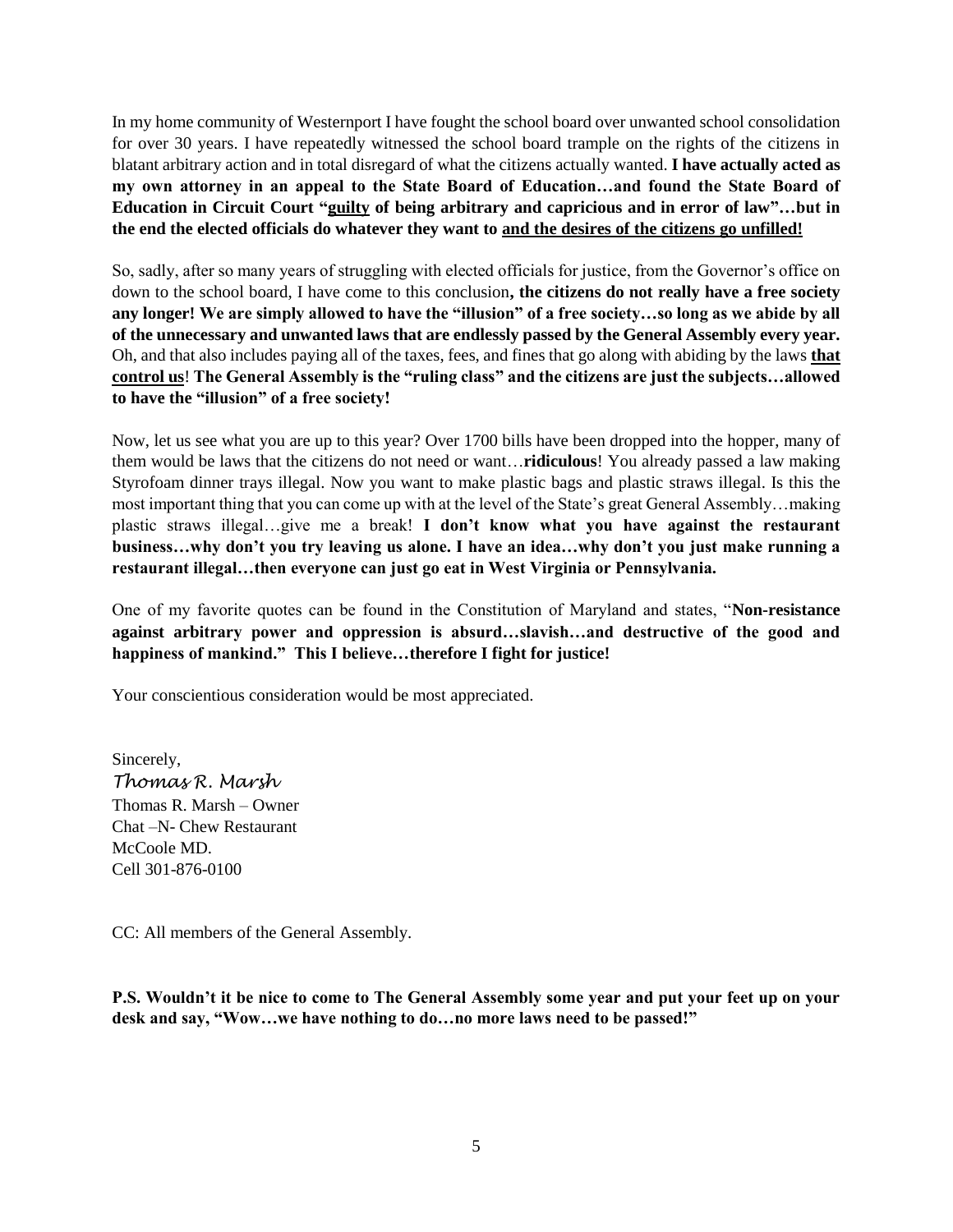March 10, 2020 Delegate Dereck Davis – Chairman House Economic Matters Committee Maryland General Assembly

Public Hearing March 10, 2020 House Bill 965 Senate Bill 862 (Encourage passage of the bills)

# **My verbal presentation.**

Delegate Davis & Committee Members:

I am Thomas Marsh from Allegany County, I have owned the Chat –N- Chew Restaurant for 46 years.

Last year you ignored the desperate pleas of many business owners who told you that a \$15.00 minimum wage could cost them their assets and force them out of business.

In their wisdom the Allegany County Delegation is seeking some relief for their citizens from the unreasonable mandated wage of \$15.00 by 2025.

If you respect your colleagues from Western Maryland you will understand and support this bill as desperately needed.

The economy is much different out there…we are not growing…we are dying!

The state is very narrow and many businesses are close to West Virginia and Pennsylvania.

I can stand on my parking lot and almost throw a rock into West Virginia…where the minimum wage is \$8.75 per hour.

How am I to raise prices enough to offset the \$15.00 wage and still remain competitive with my competition that is so close to me in West Virginia…and stay successful…**I don't know!**